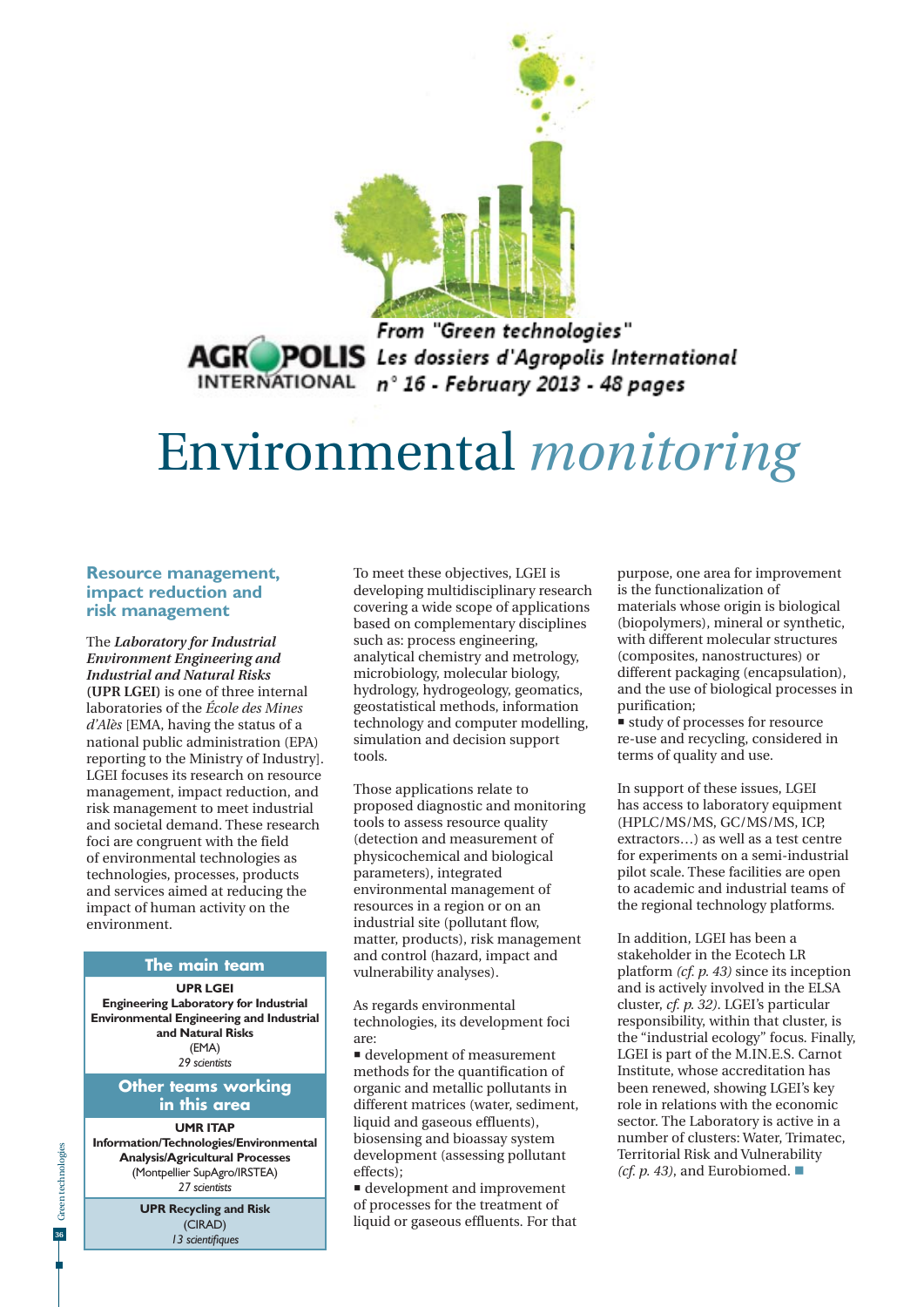

# **Choice of waste recovery mode based on waste characterization by near-infrared spectroscopy**

On Réunion, the increasing production of organic waste (water treatment plant sludge, fermentable fraction of household waste, green waste, manure and agri-food waste), referred to as exogenous organic matter (MOEx), goes hand in hand with the increase in both population and animal husbandry. The island's insularity and isolation make it impossible to export the MOEx; it must be locally managed. There are two possible ways of  $recovers$ :  $\bullet$  to maintain and enhance soil fertility, <sup>2</sup> to produce renewable energy. The choice of the most appropriate recovery mode can be eased if a typology of MOEx is drawn up, to assess value vs. risk (e.g., with respect to greenhouse gas emissions). The development of MOEx characterization tools represents a scientific challenge: to decide how it should be managed in a context of sustainable development.

Near-infrared spectroscopy (NIRS), a qualitative and quantitative technique, is the tool used. Calibration is required to convert an observed spectrum into a valuable parameter (e.g. concentration of a particular component) using statistical tools. The model developed is then used to predict the parameter in question from NIRS spectra of samples of a nature similar to those in the calibration range. NIRS is used to compile baseline data sets in the field or in the laboratory: transformative potential of nitrogen and carbon ("humus" potential), combustion potential, methane potential. This technique, when applied to MOEx in the raw state or during processing (e.g. composting and anaerobic digestion), should allow data to be generated reliably, quickly and at low cost so as to evaluate different scenarios for using these resources.

**Contact: Laurent Thuriès, laurent.thuries@cirad.fr**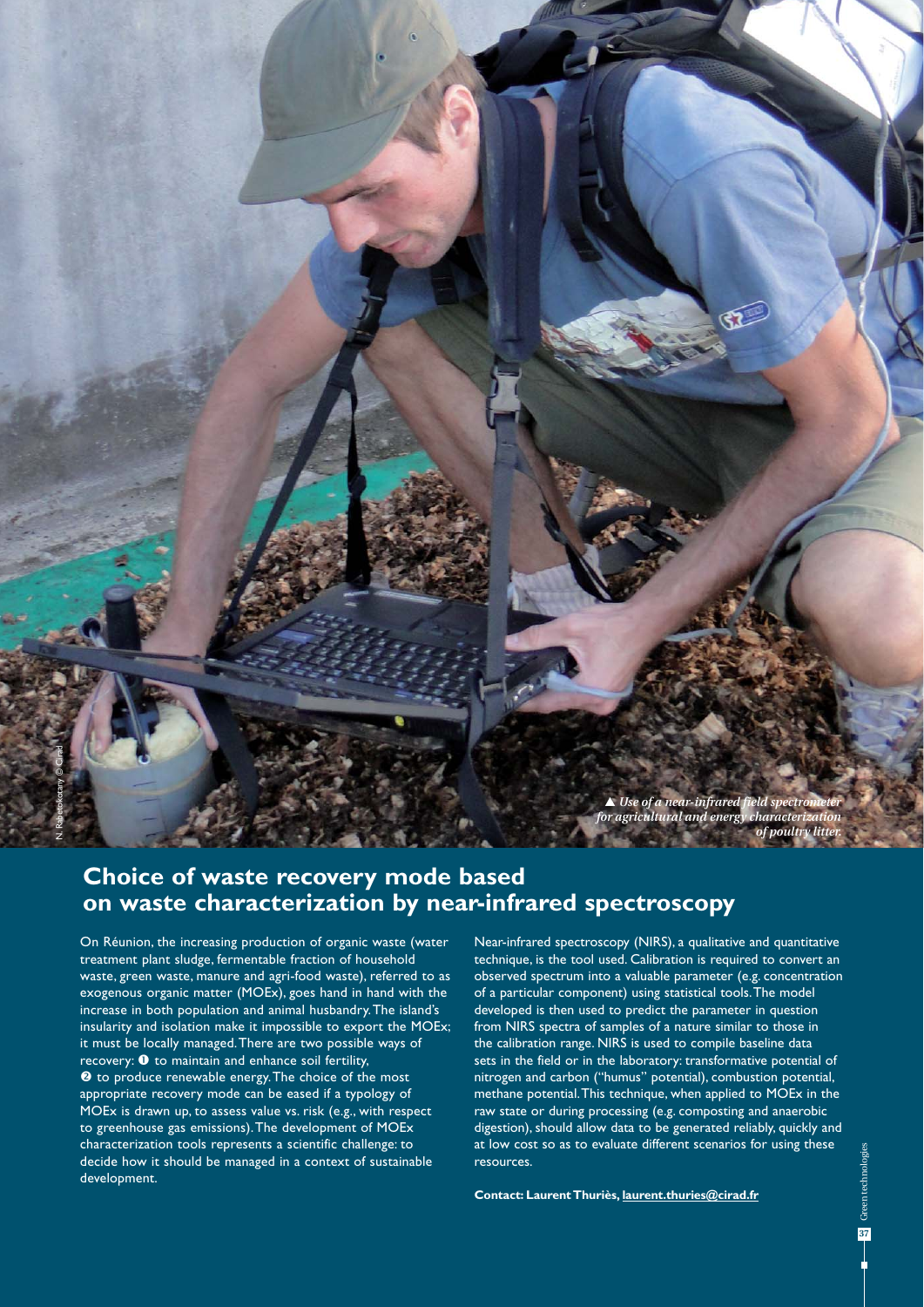

© Michel Cavailles

# **ECODREDGE project** method and technique for global and local management of harbour dredging products

In France, 50 million cubic metres of sediment is dredged annually, including 17,500,000 m<sup>3</sup>/year in French Atlantic coast ports, while the volume dredged is lower on the Mediterranean coast. Small ports and marinas produce nearly a quarter of all sludge from marine sediment dredging in France. In this context, the *Grenelle de la Mer* made a number of commitments for the reduction of marine pollution from dredging, including a ban on the dumping of polluted sludge at sea and implementation of sludge treatment processes.

ECODREDGE-MED, a collaborative project initiated by the independent management board at Port-Camargue, offers an innovative approach to sustainable management of harbour sediment. with two goals in mind: first, to institute dredging and materials processing technology that does not rely on temporary storage on land and, second, to find local recovery processes to meet the demand for materials. This project has been accredited by the Water cluster under thrust 2 ("concerted management of resources and resource use"), to which it belongs.

Its scientific objectives are:

- $\blacksquare$  to develop ways of better evaluating the recovery potential of the dredged sediment while respecting environmental constraints;
- to define constraints on materials formulation for recycling purposes;
- to monitor the effects of dredging on the mobilization and ecotoxicity of metals and organic compounds;
- $\blacksquare$  to develop tools for tracing pollution sources.

ECODREDGE-MED has the support of qualified firms (BEC, BRL-I SOLS Med) and the research laboratories Armines-LGEI (EMA), UMR HydroSciences Montpellier (CNRS, IRD, UM1, UM2), UMR Coastal Marine Systems Ecology (CNRS, IFREMER, IRD, UM1, UM2). EMCC, a company specializing in dredging and owned by the Vinci Group, rounds out the consortium. This project is financially supported by the Single Interministerial Fund, the European Regional Development Fund, OSEO and the Languedoc-Roussillon region.

**Contacts: Michel Cavailles, m.cavailles@portcamargue.com Catherine Gonzalez, catherine.gonzalez@mines-ales.fr & Éric Garcia-Diaz, eric.garcia-diaz@mines-ales.fr**

# What **technologies** for what kind of **pollution?**

 *Field biosensing kit.* 

© Ingrid Bazin

Technological developments currently underway at LGEI aim to develop new detection systems focused on one target pollutant or one type of induced effect and to improve instrumentation in terms of accuracy, reliability, speed of measurement, automation, miniaturization and cost, emphasizing in situ validation of new sensors (including passive sensors and biosensors) to demonstrate their potential for resource monitoring, diagnosis and management.

These sensors would enable screening to be done for persistent organic pollutants (pesticides, PCBs, PAHs) and resource monitoring to be carried out (water, sediment, for example), to judge how contaminated the resources are and whether or not to re-use or recycle them. These research foci are directly related to the concerns of the Water cluster, including: sensor miniaturization, sensor network improvement, data transmission...